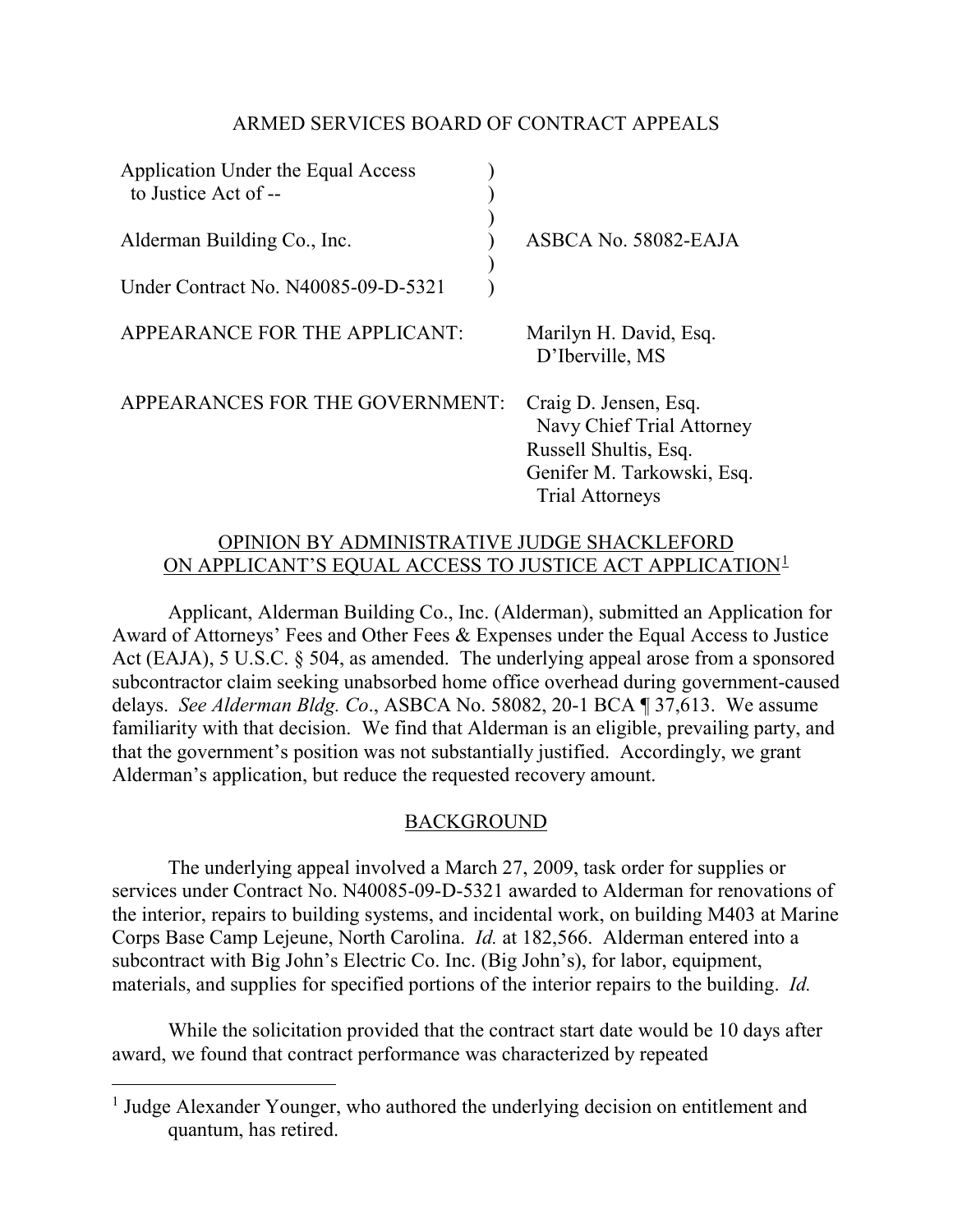government-caused delays that aggregated to 263 days and pushed the start work date into February 2010. *Id.*

By letter dated August 18, 2011, Alderman submitted a pass-through claim for \$20,518, on behalf of Big John's, for *Eichleay* damages. *Id.* at 182,568. While the appeal was pending, Alderman's proffered expert calculated that the correct amount of the claim should be \$56,548. *Id.* The contracting officer (CO) denied the claim in its entirety. *Id.*

Our May 21, 2020, decision on the merits, found that Alderman was entitled to *Eichleay* damages. *Id.* at 182,574-76. While we found that the Navy did not explicitly require Alderman or Big John's to place their workforces on standby, Alderman demonstrated by indirect evidence that it had to place its forces on standby. *Id.* at 182,574-75. We also found that while Big John's made efforts to obtain replacement work, it was unable to obtain sufficient replacement work to compensate for the disruptive effect of the multiple delays. *Id.* 182,575-76. Accordingly, we found that Alderman was entitled to recover \$34,795 for *Eichleay* damages. *Id.* at 182,576.

As a separate category of relief, we denied Alderman's contention, independent of the *Eichleay* formula, that it was entitled to \$21,753 in direct costs of standby. *Id.*

#### DISCUSSION

To recover under the EAJA, an applicant must timely file its application, establish it is an eligible party as defined by the EAJA, and prove that it was a prevailing party in the underlying action. *Asia Commerce Network*, ASBCA No. 58623, 19-1 BCA ¶ 37,352 at 181,621 (citing *Rex Sys*., *Inc.*, ASBCA No. 52247, 02-1 BCA ¶ 31,760 at 156,854). An application may be denied if the government's position was substantially justified or when special circumstances make an award unjust. *Asia Commerce Network*, 19-1 BCA ¶ 37,352 at 181,621; *see also* 5 U.S.C. § 504(a)(1). As a partial waiver of sovereign immunity, the EAJA is to be strictly construed in favor of the United States. *Ardestani v. I.N.S.*, 502 U.S. 129,137 (1991).

#### *I. Timely Application*

An application under the EAJA must be filed within 30 days after the Board's disposition of the appeal has become final. 5 U.S.C.  $\S$  504(a)(2). The Board issued its decision on May 21, 2020. Read receipt email messages confirm that both Alderman and the Navy received the Board's decision on May 21, 2020. The Board received Alderman's EAJA application on June 22, 2020. Because this was within the 120 days permitted for an appeal of the decision plus the 30 days permitted for filing under the EAJA, we consider the application timely. *Benjamin S. Notkin & Assocs.*, ASBCA No. 29336, 87-1 BCA ¶ 19,483 at 98,455.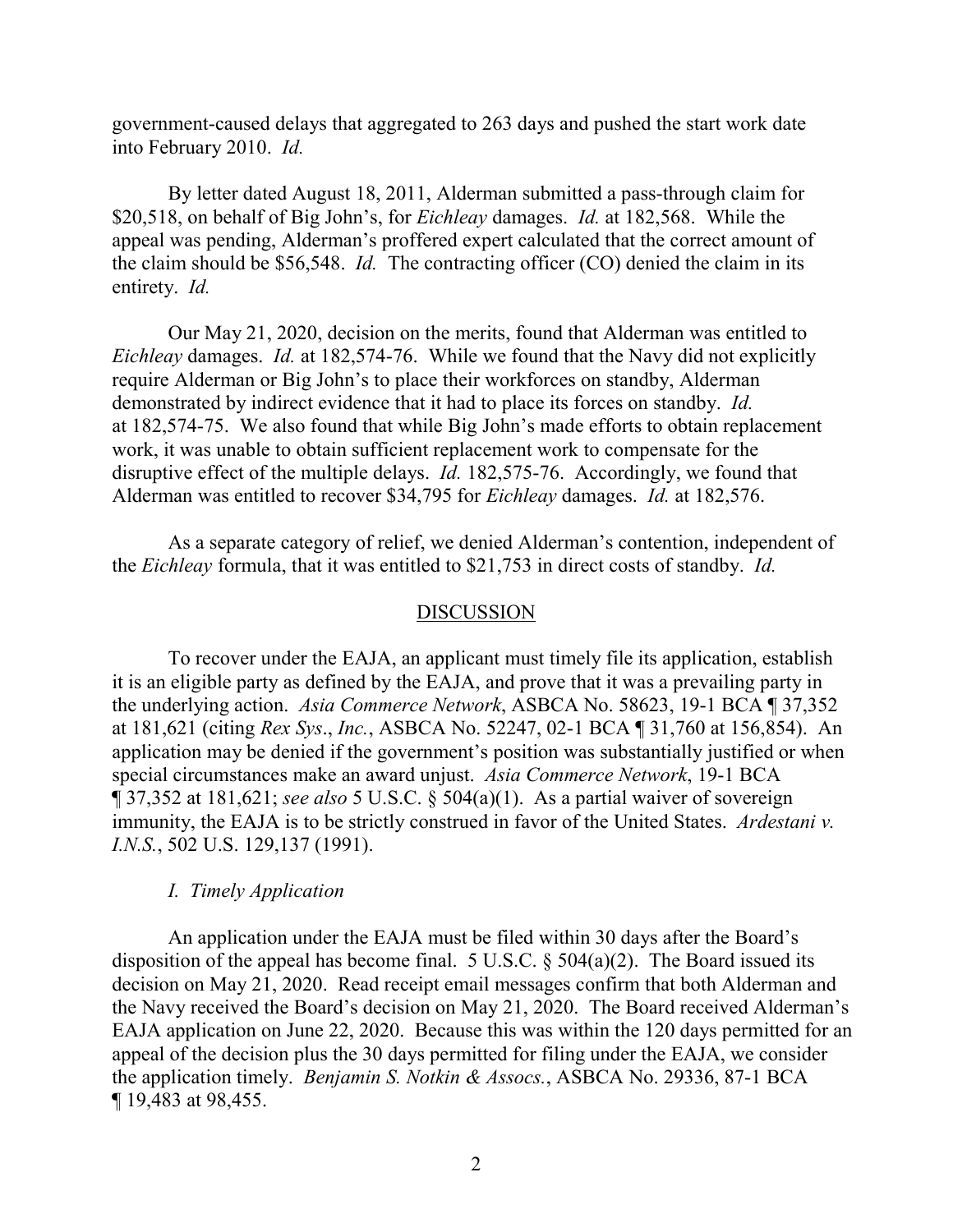#### *II. Prevailing Party*

The EAJA application must show that the applicant was the prevailing party. 5 U.S.C. § 504(a)(2). Alderman was the prevailing party in the underlying appeal. The Board sustained the appeal and determined that Alderman was entitled to recover \$34,795. *Alderman*, 20-1 BCA ¶ 37,613 at 182,576. The government's response to the EAJA application also concedes that Alderman was the prevailing party (gov't resp. at 2).

# *III. Eligibility*

The EAJA application must also show that the applicant is eligible to receive an award. 5 U.S.C. § 504(a)(2). "A party is generally eligible for consideration of an award of costs under the EAJA if it is an entity having a net worth of no more than \$7,000,000 and no more than 500 employees at the time the adversary adjudication was initiated." *K&K Indus*., *Inc.*, ASBCA No. 61189, 19-1 BCA ¶ 37,353 at 181,627; *see also* 5 U.S.C.  $\S$  504(b)(1)(B)(ii). "Net worth is determined by subtracting an applicant's total liabilities from its total assets." *Kostmayer Constr*., *LLC*, ASBCA No. 55053, 09-2 BCA ¶ 34,302 at 169,440 (citing *Broaddus v. United States Army Corps of Engineers*, 380 F.3d 162, 167 (4th Cir. 2004)).

Alderman initiated the underlying appeal in April 2012. In order to demonstrate its net worth at that time, Alderman submitted copies of its Form 1120-S, U.S. Income Tax Return for an S Corporation, from 2011 and 2012 with its EAJA application (app. br., exs. 4-5). The Schedule L, Balance Sheets, on these returns show Alderman's net worth is below the statutory threshold on each return (*id.* at 44, 48). Alderman also submitted an affidavit from its President in 2012 attesting that its maximum number of employees never exceeded 50 employees (app. br., ex. 3).<sup>[2](#page-2-0)</sup> There is no apparent objection from the government regarding Alderman's exhibits. After review of the documents, we are satisfied that Alderman is an eligible party.

# *IV. Substantial Justification*

An application may be denied if the government's position was substantially justified or when special circumstances make an award unjust. *Asia Commerce Network*, 19-1 BCA ¶ 37,352 at 181,621; 5 U.S.C. § 504(a)(1). "The government bears the burden to show that its position was substantially justified." *K&K Indus*., *Inc.*, 19-1 BCA ¶ 37,353 at 181,628 (citing *Amaratek*, ASBCA Nos. 59149, 59395, 15-1 BCA ¶ 35,866 at 175,348). In order to prevail, the government must "demonstrate that 'a reasonable person could think [the government's position is] correct, that is [that] it has a reasonable basis in law and fact.'" *Pro-Built Constr. Firm*, ASBCA No. 59278, 18-1 BCA ¶ 36,975 at 180,116

<span id="page-2-0"></span><sup>&</sup>lt;sup>2</sup> Alderman also submitted an affidavit, tax returns, and payroll history summary pertaining to its subcontractor demonstrating that Big John's also qualifies as an eligible party (app. br., exs. 6-9).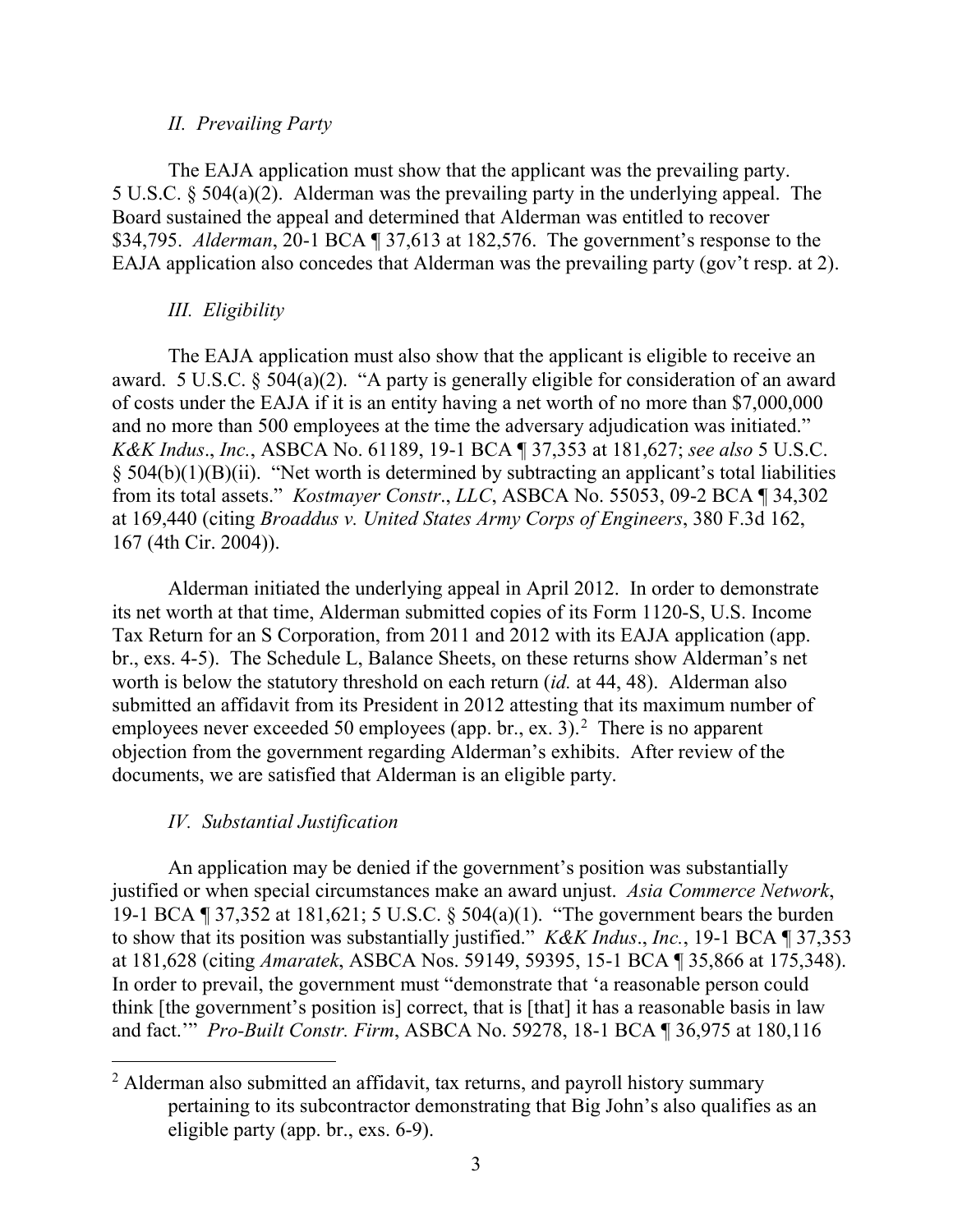(quoting *Pierce v. Underwood*, 487 U.S. 552, 566 n.2 (1988)). "Substantial justification applies to the entirety of the litigation position and not just the posture on individual issues." *K&K Indus.*, 19-1 BCA ¶ 37,353 at 181,628. "[T]he government position is more likely to be substantially justified when greater 'legal uncertainty' is presented." *SST (Supply & Serv. Team) GmbH*, ASBCA No 59630, 18-1 BCA ¶ 36,932 at 179,932 (citing *Rex Sys*., *Inc.*, ASBCA No. 52247, 02-1 BCA ¶ 31,760 at 156,855).

The Navy maintains it was substantially justified in litigating the claim for *Eichleay* damages. It raises three bases for why it was substantially justified. First, the Navy argues that it reasonably believed Alderman and Big John's could not prove their workforces were on standby (gov't resp. at 3-4). Second, the Navy argues that it had no other choice than to litigate the claim because Alderman and Big John's failed to provide adequate documentation supporting the alleged costs (gov't resp. at 4-5). Lastly, the Navy notes that Alderman rejected a reasonable settlement offer (gov't resp. at 5-6).

#### 1. Standby

The Navy notes that it "never explicitly directed Alderman or Big John's to be on standby, prior to contract performance" (gov't resp. at 3), which we agreed with in our 2020 decision. *Alderman*, 20-1 BCA ¶ 37,613 at 182,568 ("[T]he Navy did not explicitly require Alderman or Big John's to place their workforces on standby."). "In order to recover unabsorbed overhead costs using the *Eichleay* formula, *Eichleay Corp.*, ASBCA No. 5183, 60-2 BCA ¶ 2688, *aff'd on reconsid*., 61-1 BCA ¶ 15,117, [Alderman] had to show that it was required unreasonably to stand-by during the period of the delay without staff reduction and that it was impractical to take on additional jobs during this period." *Alvarez & Assocs. Constr. Co*., ASBCA No. 50185, 97-2 BCA ¶ 29,320 at 145,789 (citing *Daly Constr. Inc. v. Garrett*, 5 F.3d 520 at 522 (Fed. Cir. 1993)).

We previously addressed the question of standby in our December 9, 2014 decision on the parties' cross-motions for summary judgment. *See Alderman Bldg. Co*., ASBCA No. 58082, 15-1 BCA ¶ 35,841 at 175,273-74. In that decision we found that the evidence "show[ed] that [Alderman] had employees on standby during the delay period, but [left] open the question of whether they were 'required to be ready to resume work' by the Navy." *Id.* at 175,274 (citing *P.J. Dick Inc. v. Principi*, 324 F.3d 1364, 1371 (Fed. Cir. 2003). Thus, we found that there was a triable issue regarding standby. *Alderman*, 15-1 BCA ¶ 35,841 at 175,274.

While we agreed with the Navy that it did not explicitly order Alderman or Big John's to place their workforces on standby (*Alderman*, 20-1 BCA ¶ 37,613 at 182,568), Alderman asserted it was entitled to *Eichleay* damages based on indirect evidence of standby (app. reply br. at 5-6). In cases where the CO does not issue an explicit order to be on standby, the contractor must prove standby by indirect evidence. *P.J. Dick*, 324 F.3d at 1371.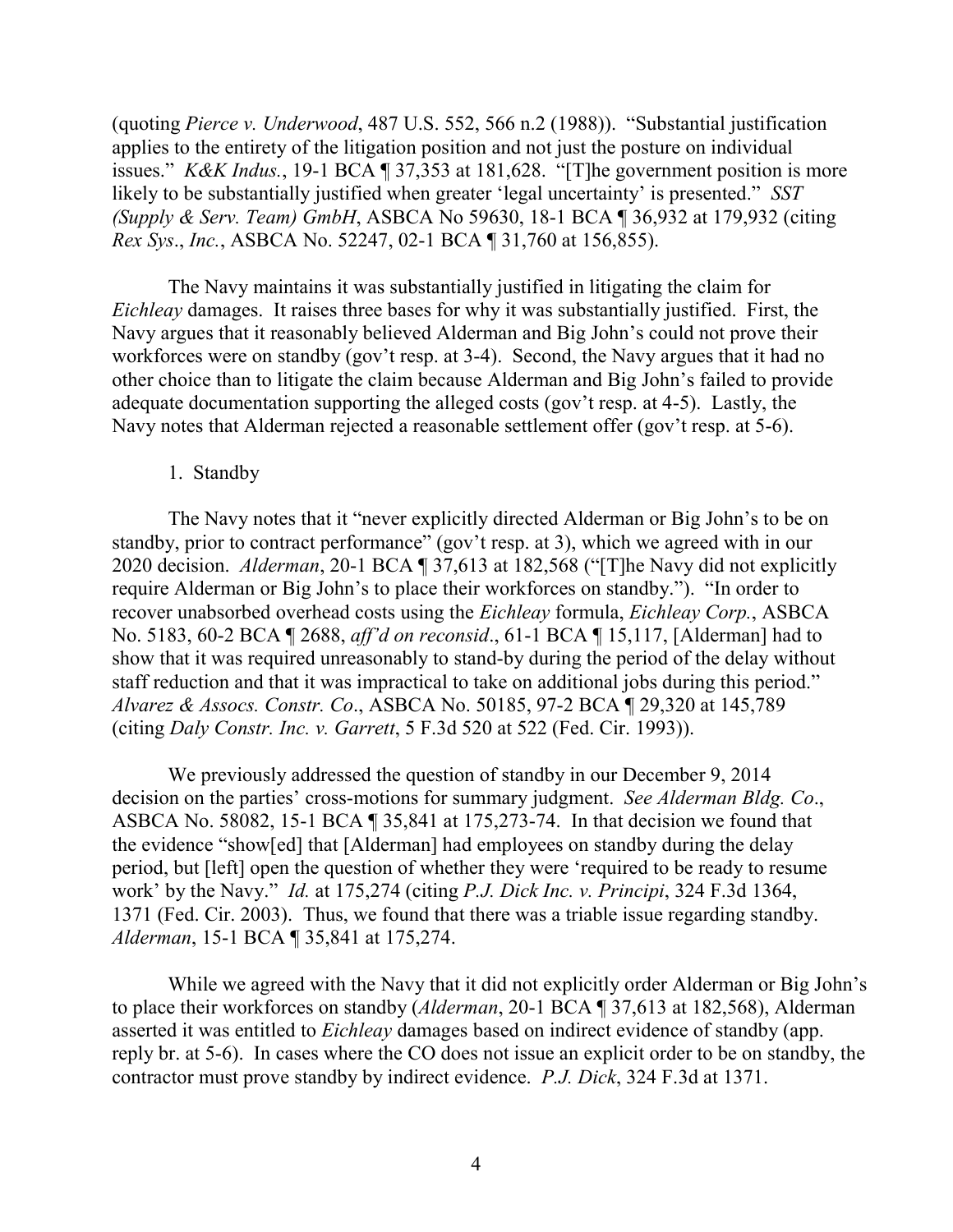On the question of indirect evidence, we found "that contract performance was characterized by repeated government-caused delays that aggregated to 263 days . . . ." *Alderman*, 20-1 BCA ¶ 37,613 at 182,566. We found it was "the Navy's practice to afford Alderman and Big John's little advanced notification of the delays in the project's start dates." *Id.* at 182,568. Ultimately, we concluded it was necessary and reasonable for Alderman to keep its workforce on standby due to the "dwindling period of performance with no time extension" coupled with the threat of liquidated damages. *Id.* at 182,575.

The Navy's response to the EAJA application did not discuss the indirect evidence of standby. The fact that the Board agreed with the Navy on the question of whether there was an explicit order to be on standby, does not equate to the Navy's overall litigation position being substantially justified. "Substantial justification applies to the entirety of the litigation position and not just the posture on individual issues." *K&K Indus.*, 19-1 BCA ¶ 37,353 at 181,628. This is particularly applicable here, where the established law allowed the contractor to prove standby without an explicit order; specifically, by indirect evidence.

# 2. Documentation Supporting the Alleged Costs

The Navy argues that it was substantially justified because Alderman and Big John's failed to provide adequate documentation supporting the alleged costs incurred (gov't resp. at 4-5). The Navy maintains that this is demonstrated by the multiple supplements that Alderman's proffered expert made to his report (*id.* at 4). We are not persuaded by the Navy's argument. "The government bears the burden to show that its position was substantially justified." *K&K Indus*., *Inc.*, 19-1 BCA ¶ 37,353 at 181,628. The fact that Alderman's expert provided multiple supplements to his report does not in itself demonstrate that Alderman failed to provide documentation supporting the alleged costs. The Navy has failed to meet its burden in demonstrating how the documentation was insufficient.

# 3. Navy's Settlement Offer

Finally, the Navy maintains that Alderman's alleged rejection of a reasonable settlement offer in November 2015 left the Navy with no other choice than to continue litigating the appeal (gov't resp. at 5-6). The Navy notes that its settlement offer was close to Alderman's ultimate recovery amount (*id.* at 5). The rejection of a settlement offer may be "relevant to the reasonableness of the EAJA fees and costs that are to be awarded." *C.H. Hyperbarics*, *Inc*., *on behalf of William J. Miller*, *Jr*., *Trustee*, ASBCA No. 49375 *et al.*, 05-2 BCA ¶ 32,989 at 163,494. We address the relevance of the settlement negotiations in greater detail below in the quantum section of this decision. The Navy, however, has raised this issue as a factor in its substantial justification argument, which we do not find relevant here.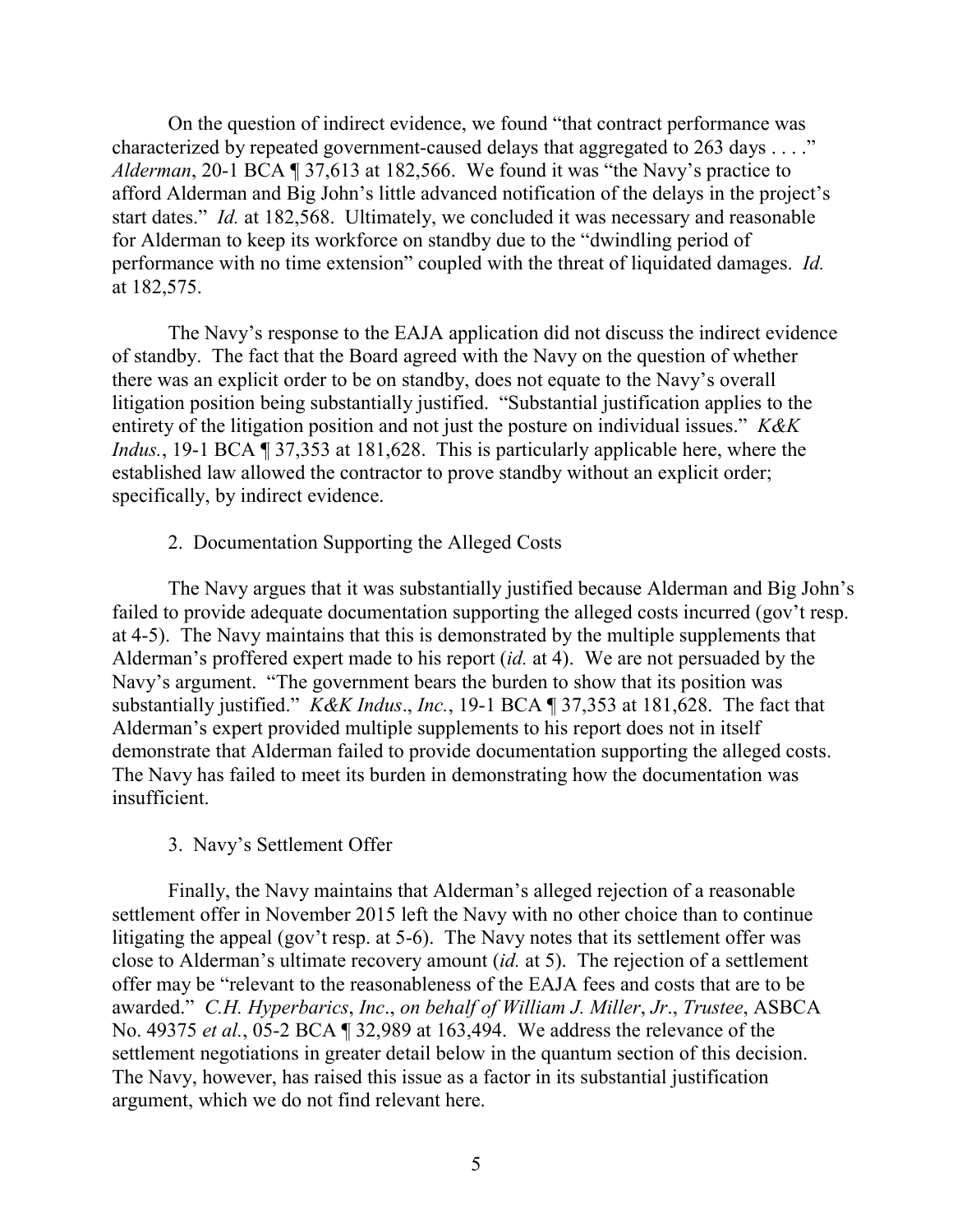#### 4. Substantial Justification Conclusion

Based upon our review of the record, the Navy has not persuaded us that its position was substantially justified.

#### *V. Special Circumstances*

The government has not contended that there are any special circumstances that would make an award of fees and costs unjust. 5 U.S.C. § 504(a)(1). We conclude that no special circumstances exist to preclude an EAJA award.

#### *VI. Quantum*

Alderman initially sought an enhanced attorneys' fees rate of \$200 per hour (app. br. at 7). In response, the Navy properly noted that the Board has long held that it does not have discretion to award attorneys' fees in excess of the EAJA prescribed rate of \$125 per hour (gov't resp. at 7-8). *See also* O*ptimum Servs*., *Inc.*, ASBCA Nos. 58755, 59952, 17-1 BCA ¶ 36,816 at 179,431-32. Alderman's reply brief revised its requested EAJA award amount downward to account for the \$125 per hour rate (app. reply br. at 28). To the extent that this is still an open issue, we find that Alderman's attorneys' fees rate is limited to \$125 per hour.

The parties also agree that an EAJA award should not include any amounts for time spent on the denied direct costs of standby claim (app. br. at 6; gov't resp. at 10; app. reply br. at 28). *See also C.H. Hyperbarics*, 05-2 BCA ¶ 32,989 at 163,491 ("Where separate claims are involved they should be treated as separate lawsuits, and no fee should be awarded for services on unsuccessful claims."). In the underlying appeal, we denied the direct costs of standby claim and deducted the claimed amount from the overall recoverable amount. *Alderman*, 20-1 BCA ¶ 37,613 at 182,576. Accordingly, Alderman's EAJA award will not include any amounts for time spent on the denied direct costs of standby claim.

We now turn to the remaining areas of disagreement between the parties. The Navy's primary argument is that the Board should limit Alderman's EAJA award amount to its attorneys' fees and costs from the issuance of the contracting officer's final decision (COFD) on January 19, 2012,<sup>[3](#page-5-0)</sup> to the rejection of the Navy's  $$34,000$  settlement offer in November 2015 (gov't resp. at 5-7). The Navy also notes that the parties' decision not to

<span id="page-5-0"></span> $3$  We agree with the Navy that the date of the COFD is the beginning of the "adversary" adjudication" for purposes of the EAJA (gov't resp. at 9). *See also Levernier Const*., *Inv. v. United States*, 947 F.2d 497, 500 (Fed. Cir. 1991). Alderman's requested attorneys' fees and costs include amounts prior to January 19, 2012, but these amounts are relatively minor in comparison to its overall EAJA award request.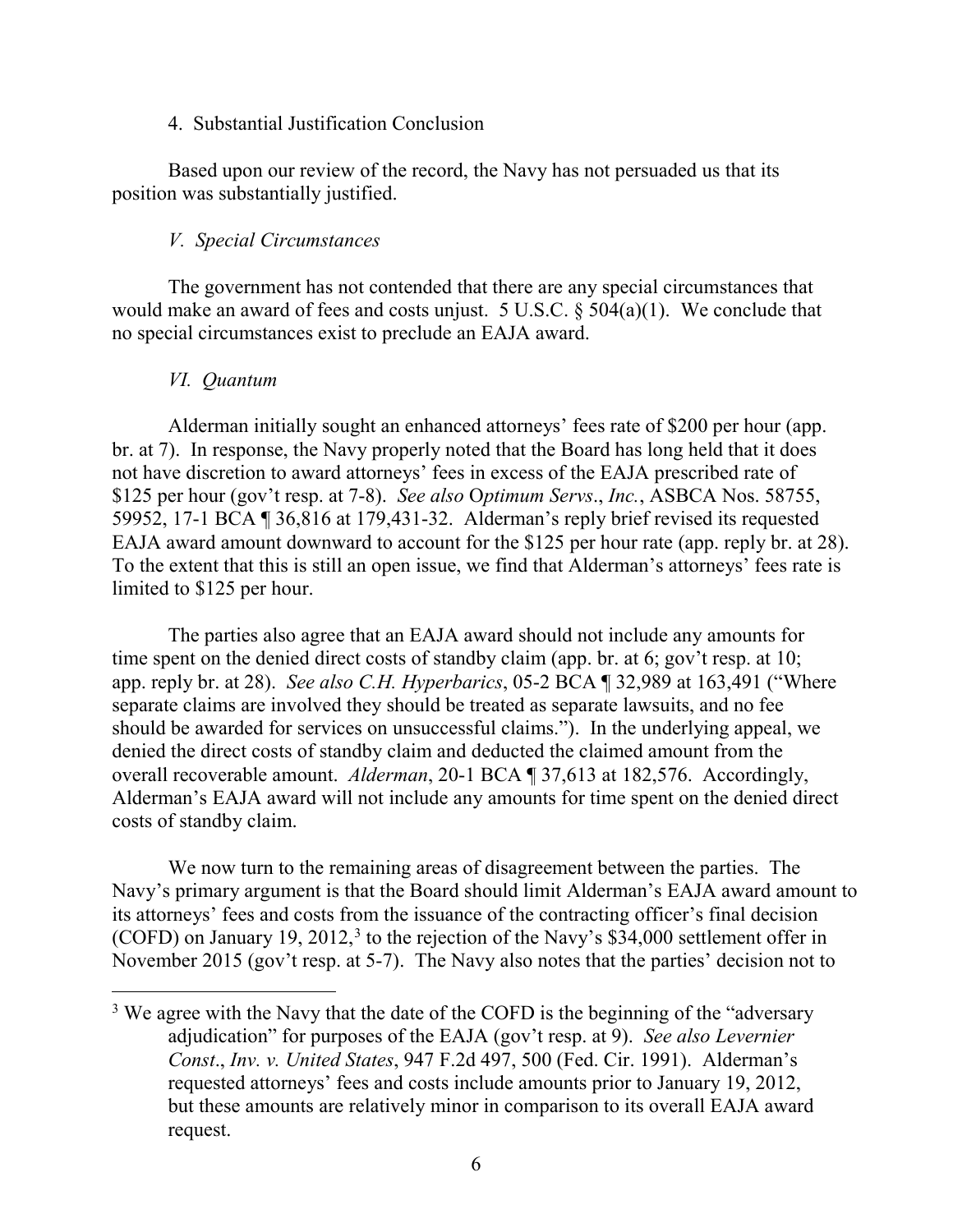move forward with a planned alternative dispute resolution (ADR) session in February 2016 was another lost opportunity to resolve the appeal and should be considered in determining a reasonable EAJA award (gov't resp. at 8-9).

Conversely, Alderman's primary argument is that the EAJA award amount should not be curtailed by the settlement negotiations or decision to call off the ADR session (app. reply br. at 12-27). Alderman asserts that while the Board awarded it \$34,795 for its *Eichleay* damages claim, this amounts to roughly \$43,597.65 when interest is included (*id.* at 13). Next, Alderman argues that the Navy's \$34,000 settlement offer "was not significant, because the \$34,000 lump sum had to be apportioned among extended overhead, direct costs, interest, fees, and costs" (*id.* at 14). Alderman contends that:

> [T]he Navy's offer amounted to at most about \$17,000 for extended overhead and direct costs. Assuming, *arguendo*, that the \$34,000.00 lump sum was to be divided equally between the extended overhead and direct costs claims on the one hand and interest, fees, and costs on the other, it would mean that 50% of the lump-sum, or \$17,000.00, was the part of the lump sum offered for the extended overhead and direct costs claims.

(*id.* at 15). Further, Alderman asserts that it never rejected the Navy's \$34,000 settlement offer. Rather, Alderman maintains the offer remained on the table as the parties began to consider ADR. (*Id.* at 16) Leading up to the ADR session, Alderman argues that the Navy engaged in bad faith negotiation tactics by "re-litigating" issues and lowering its offer in the Navy's mediation statement (*id.* at 17-18). Alderman notes that the parties mutually agreed to call off the ADR session (*id.* at 19). Finally, Alderman asserts that its fees were reasonable and proportional to the amount recovered (*id.* at 19-27).

The parties both cite *States Roofing Corp.*, ASBCA No. 55505, 11-1 BCA ¶ 34,668 as instructive in determining the reasonableness of an EAJA award amount (gov't resp. at 9; app. reply br. at 12-13). In *States Roofing*, the contractor "incurred \$211,191 in fees and costs to obtain \$352,976 (largely exclusive of CDA interest) just \$2,976 more than the \$350,000 settlement offered by the [government]." 11-1 BCA ¶ 34,668 at 170,781. The Board found this amount to be "grossly disproportionate" and adopted a reasonableness approach to determine the final EAJA award amount. *Id.* We believe a similar approach is appropriate here.

The parties agree that on November 4, 2015, the Navy made a \$34,000 lump sum settlement offer (gov't resp. at 5; app. reply br. at 16, ex. 17). The Navy maintains that Alderman rejected the settlement offer (gov't resp. at 5), while Alderman asserts that it never rejected the offer (app. reply br. at 16). However, it is clear that on November 9, 2015, the parties notified that Board that they agreed to pursue ADR. The Board scheduled the ADR for February 17-18, 2016. It is also clear that in anticipation of the ADR, on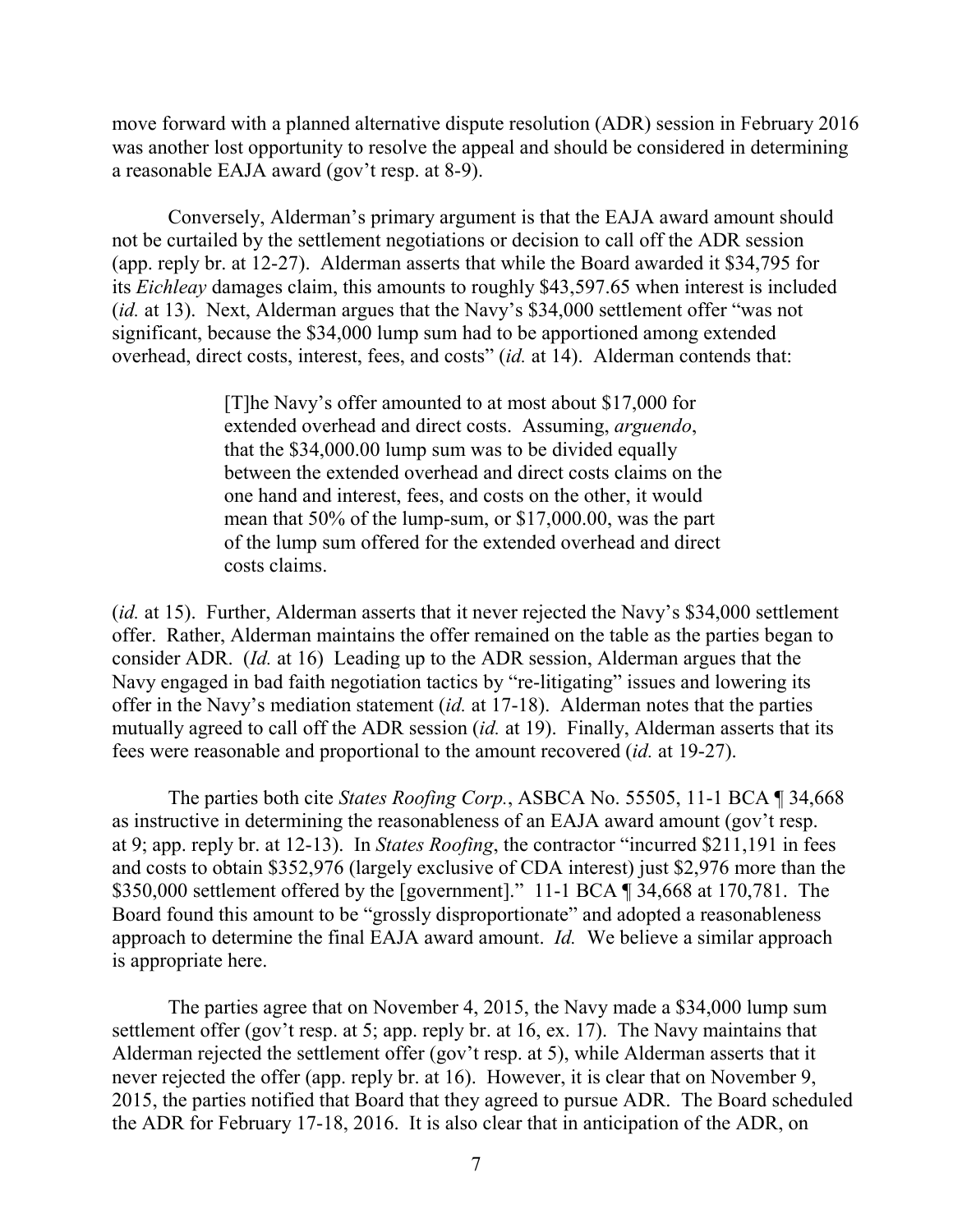February 3, 2016, the Navy submitted its mediation statement, which included a lump sum settlement offer of \$20,421.60 (gov't resp. at 8-9; app. reply br. at 17-18). Thereafter, on February 9, 2016, the Board held a conference call during which the parties requested to cancel the ADR session.

Similar to *States Roofing*, under the circumstances, we find it useful to look at Alderman's attorneys' fees and costs incurred before and after cancellation of the ADR session. Alderman provided a breakdown of these costs in its rebuttal:

# Before Cancellation of the ADR Session

| Marilyn H. David, attorney's fees               |  | \$37,968.75            |
|-------------------------------------------------|--|------------------------|
| Russell S. Gill, attorney's fees                |  | $+$ \$3,125.00         |
| Legal expenses and costs                        |  | $+$ \$11,282.47        |
| Deducting fees and costs for Direct Costs Claim |  | \$889.50               |
|                                                 |  | Total: $=$ \$51,486.72 |

(App. reply br. at 26)

# After Cancellation of the ADR Session

|                                                                             |  | Total: $=$ \$49,026.34            |  |
|-----------------------------------------------------------------------------|--|-----------------------------------|--|
| Legal expenses and costs<br>Deducting fees and costs for Direct Costs Claim |  | $+$ \$25,318.09<br>$-$ \$2,135.50 |  |
|                                                                             |  |                                   |  |
| Marilyn H. David, attorney's fees                                           |  | \$25,843.75                       |  |
|                                                                             |  |                                   |  |

# (*Id.* at 27)

 $\overline{a}$ 

Alderman's revised requested EAJA award combines its attorneys' fees and costs before and after the cancelled ADR session, totaling  $$100,513.06$  (\$51,486.72 +  $$49,026.34 = $100,513.06$ . Alderman requests an additional \$9,741.93 for preparation of its EAJA application and rebuttal. Alderman's revised total is \$110,254.99 (*id.* at 34). Conversely, the Navy proposes that a reasonable EAJA award would be \$42,233.78[4](#page-7-0)  $(gov't resp. at 13).$ 

After cancellation of the ADR session, Alderman incurred an additional \$49,026.34 in attorneys' fees and costs to obtain \$34,795 (excluding interest) for its *Eichleay* damages claim. This was just \$795 more than the government's \$34,000 settlement offer. It was also only \$14,373.40 more than the government's proposed lump sum payment in its mediation statement. Compared with either the Navy's settlement

<span id="page-7-0"></span><sup>&</sup>lt;sup>4</sup> As discussed above, the Navy's proposed EAJA award limits recovery "from the issuance of the COFD on 19 January 2012 to the rejection of the Navy's reasonable settlement offer in November 2015" (gov't resp. at 13).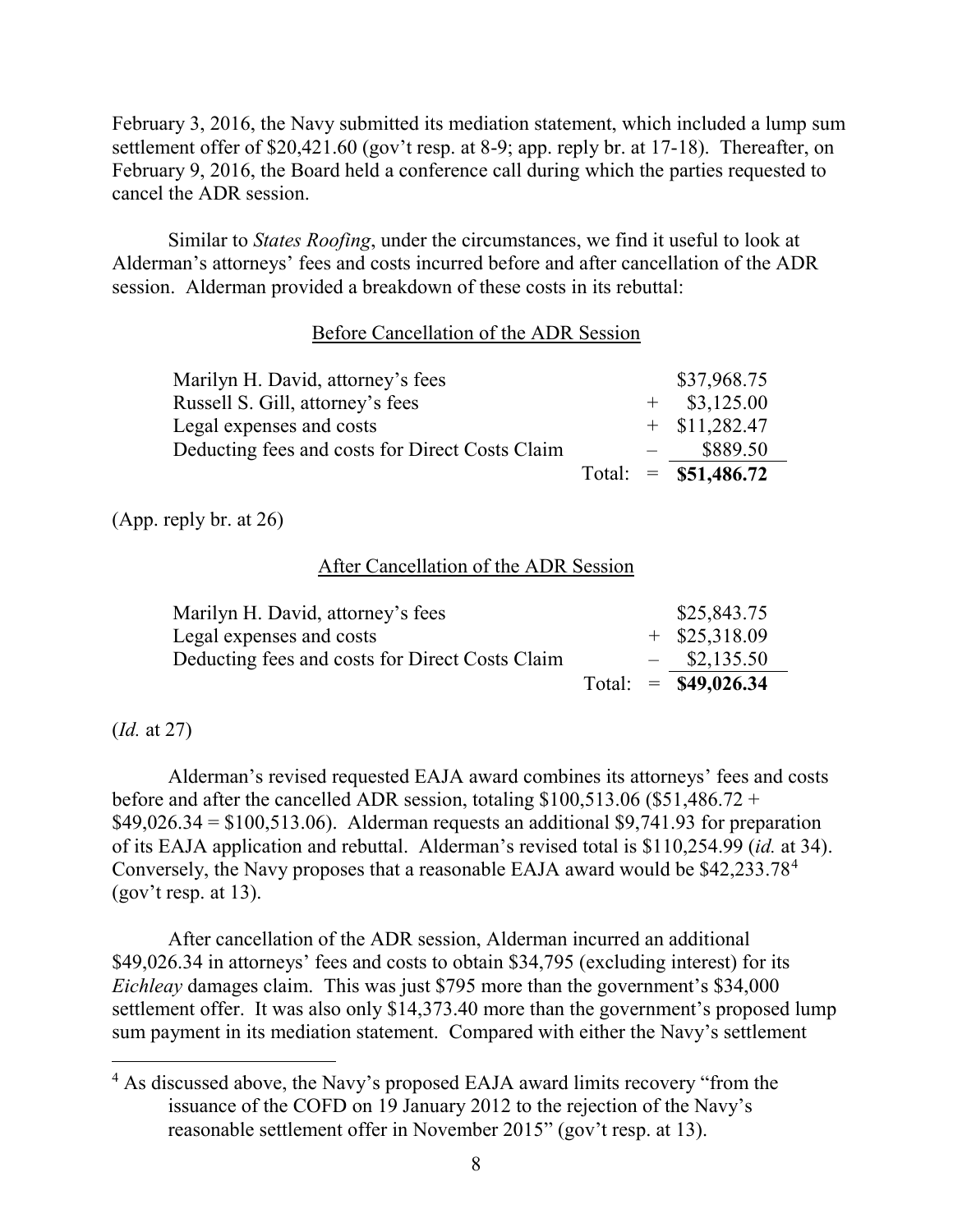offer or the amount proposed in the mediation statement, we find Alderman's attorneys' fees and costs to be disproportionate to its ultimate recovery amount. Accordingly, we find it reasonable to disregard those attorneys' fee and costs incurred after cancellation of the ADR session.

We have also considered the nature and relative complexity of the *Eichleay* damages claim, the relationship between it and the denied direct costs of standby claim, and degree of success Alderman obtained (app. reply br. at 12-13). *See also States Roofing*, 11-1 BCA ¶ 34,668 at 178,781.

Consistent with the aforementioned discussion, we believe a reasonable EAJA award includes only those attorneys' fees and costs incurred before the cancelled ADR session and those associated with preparing the EAJA application. We disregard those attorneys' fees and costs incurred prior to issuance of the COFD and those relating to the denied direct costs of standby claim. Alderman listed its attorneys' fees and costs before cancellation of the ADR session as \$51,486.72. Alderman already deducted its fees and costs related to the denied direct costs of standby claim. (App. reply br. at 26). However, this amount does include some attorneys' fees and costs incurred prior to issuance of the COFD. We disregard the 25 hours (\$3,125) attributed to Russell S. Gill, PLLC from April 27, 2011 to July 14, 2011 (*see* app. br., ex. 11 at 63-65). We also deduct one hour (\$125) billed by attorney Marilyn H. David on January 8, 2012 (*see* app. br., ex. 12 at 70). Finally, we deduct \$302.59 for legal expenses and costs incurred on July 20, 2011 (*see* app. br., ex. 11 at 63). After adding in the \$9,741.93 for preparation of the EAJA application (*see* app. reply br. at 30-31), we conclude that an award of \$57,676.06 is reasonable as summarized in the table below:

# EAJA AWARD

| Add Attorneys' fees and costs before cancellation of ADR                      |  | \$51,486.72           |
|-------------------------------------------------------------------------------|--|-----------------------|
| Deduct 25 hours attributed to Russell Gill from April 27 to July 14, 2011 $-$ |  | \$3,125.00            |
| Deduct one hour billed by Marilyn David on January 8, 2012                    |  | \$125.00              |
| Deduct legal expenses and costs incurred on July 20, 2011                     |  | \$302.59              |
| Add costs for preparation of the EAJA application                             |  | $+$ \$9,741.93        |
|                                                                               |  | Total: = $$57,676.06$ |